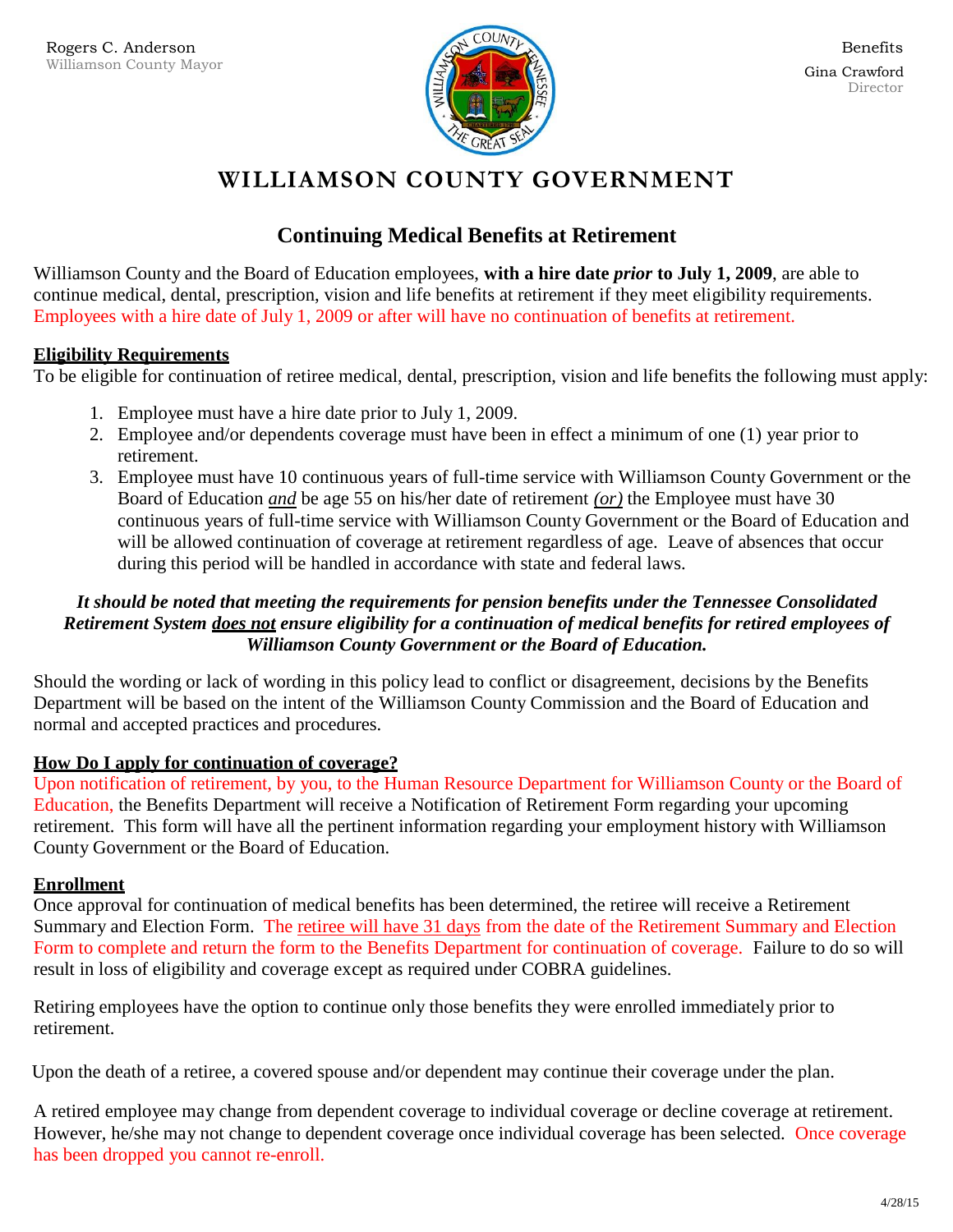Retired employees who become eligible for group medical insurance due to accepting employment with another employer will be provided secondary coverage under Williamson County Government and the Board of Education's plan. The new employer's insurance will be considered primary on all medical claims. Retired employees who are eligible for medical coverage through a spouse's employment are not subject to this restriction. Williamson County and the Board of Education's plan will continue to be their primary coverage and their spouse's plan will be their secondary coverage.

**Those retirees that have accepted continuation of medical benefits will not forfeit their continuation of medical benefits by returning to service with Williamson County Government or the Board of Education as a full-time employee or County Official.** Those individuals will be eligible for the same coverage they had at the time of their original retirement once they have completed their active service.

Retirees who continue medical benefits with Williamson County Government or the Board Education *will be enrolled in the same insurance plan that they had while actively employed.* **The only exception would be if the retiree and/or their spouse are Medicare eligible at the time of retirement. See Medicare requirements below.**

Retirees and/or retiree spouses (if enrolled in medical) must enroll in Medicare Part A & B at the time they are eligible. Medicare typically & automatically will enroll eligible enrollees in Part A & B about 3 months before their 65th birthday *if they are drawing Social Security*. Retirees and/or retiree spouses are required to give a copy of their Medicare card to the Williamson County Benefits Department. Failure to enroll in Medicare Parts A & B risks being disqualified for continued medical benefits under the Williamson County and the Board of Education plan and claims will not be paid by Williamson County. If you are retiring and you and/or your spouse are already age 65 or over, contact Medicare to let them know that you need to enroll in Medicare Part A & B. The phone number is 1-800-MEDICARE. Retirees and/or spouses will have a choice to enroll in either the HealthSpring HMO Medicare Advantage Plan *or* the Humana PPO Medicare Advantage Plan. You have the option to decline either of these programs, but if coverage is declined, you are no longer eligible for medical and prescription coverage under the Williamson County Retiree Program. You will not be allowed to re-enroll at a later time. Both the HealthSpring and Humana plans manage your Medicare A, B & Part D prescription coverage as well as your Williamson County Supplemental coverage. Medicare Part B premiums must still be paid to Social Security. They will in turn provide these funds to either HealthSpring or Humana to manage your Medicare A & B. The HealthSpring ID card *or* the Humana ID card is the only card you will show to the doctor, hospital or pharmacy.

Effective January 1, 2011, the Social Security Act was amended to establish an income related monthly adjustment amount under the Part D program (Part D-IRMAA). The Part D – IRMAA is an amount added to the monthly Part D premium for individuals whose modified adjusted gross income (MAGI) exceeds certain threshold amounts.

| If Your Yearly Income in 2014 was |                              | You pay                      |
|-----------------------------------|------------------------------|------------------------------|
| <b>File Individual Tax Return</b> | <b>File Joint Tax Return</b> |                              |
| \$85,000 or less                  | \$170,000 or less            | Your Plan Premium            |
| above $$85,000$ up to             | above $$170,000$ up to       | $$12.70 + Your Plan$ Premium |
| \$107,000                         | \$214,000                    |                              |
| above $$107,000$ up to            | above $$214,000$ up to       | $$32.80 + Your Plan$ Premium |
| \$160,000                         | \$320,000                    |                              |
| above \$160,000 up to             | above $$320,000$ up to       | $$52.80 + Your Plan$ Premium |
| \$214,000                         | \$428,000                    |                              |
| above \$214,000                   | above \$428,000              | $$72.90 + Your Plan$ Premium |

The Social Security Administration (SSA) determines which beneficiaries enrolled in the Medicare prescription drug program will be assessed the Part D-IRMAA.

Once SSA makes this determination, it will provide each identified beneficiary with a written notice that includes:

- the amount of the Part D-IRMAA
- what information was used by SSA to make the determination
- how to request a review of the Part D-IRMAA determination

In general, the Part D – IRMAA will be paid through premium withholding from monthly Social Security benefit payments. However, in cases where a beneficiary's monthly benefit amount is not sufficient to pay the Part  $D - IRMAA$  or the individual is not receiving Social Security benefits, SSA will enter into agreements with CMS, the Office of Personnel Management (OPM), and the Railroad Retirement Board (RRB) to allow the respective Agencies to bill enrollees directly for the Part D -IRMAA.